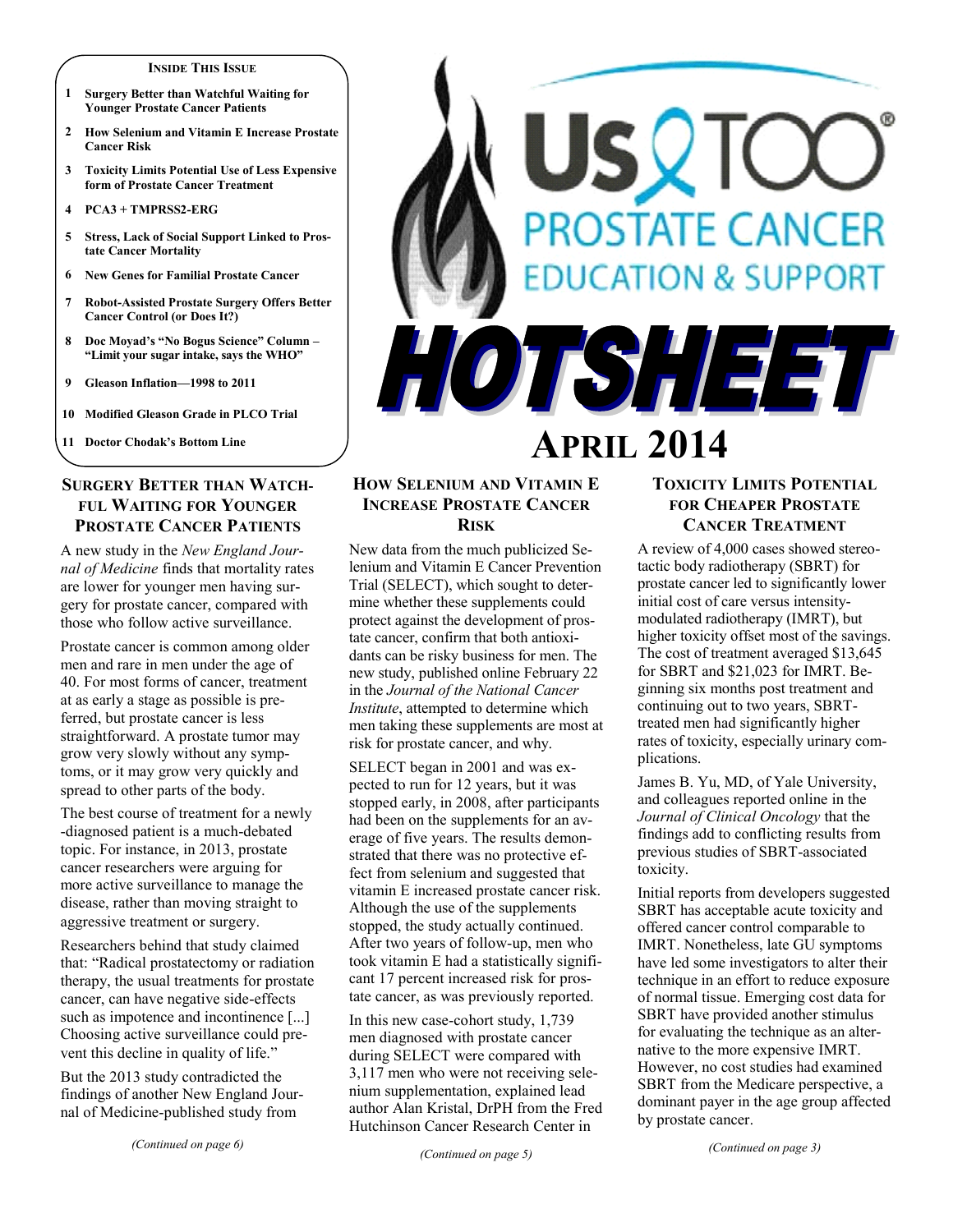### **PROSTATE CANCER HELPLINE - CALL 1-800-808-7866 OR WWW.USTOO.ORG**



THIS ISSUE OF THE US TOO PROSTATE CANCER HOTSHEET IS MADE POSSIBLE BY CHARITABLE CONTRIBUTIONS FROM Astellas **WEDIVATION** Driven by science. Focused on life Takeda NV MILLENNIUM<sup>\*</sup><br>THE TAKEDA ONCOLOGY COMPANY  $\mathcal{L}$ BAVARIAN NORDIO *AND PEOPLE LIKE YOU!* ITEMS CONTAINED IN US TOO PUBLICATIONS ARE OBTAINED FROM VARIOUS NEWS SOURCES AND EDITED FOR INCLUSION. WHERE AVAILABLE, A POINT-OF-CONTACT IS PROVIDED. REFERENCES TO PERSONS, COMPANIES, PRODUCTS OR SERVICES ARE PROVIDED FOR INFORMATION ONLY AND ARE NOT ENDORSEMENTS. READERS SHOULD CONDUCT THEIR OWN RESEARCH INTO ANY PERSON, COM-PANY, PRODUCT OR SERVICE, AND CONSULT WITH THEIR LOVED ONES AND PERSONAL PHYSICIAN BEFORE DECIDING ON ANY COURSE OF ACTION. THE INFORMATION AND OPINIONS EXPRESSED IN THIS PUBLICATION ARE NOT RECOMMENDATIONS FOR ANY MEDICAL TREATMENT, PRODUCT SER-VICE OR COURSE OF ACTION BY US TOO INTER-NATIONAL, INC., ITS OFFICERS AND DIRECTORS, OR THE EDITORS OF THIS PUBLICATION. FOR MEDI-CAL, LEGAL OR OTHER ADVICE, PLEASE CONSULT PROFESSIONAL(S) OF YOUR CHOICE. *HOTSHEET* EDITORIAL TEAM: JON MCDERMED, PHARMD ROB PROTZ, MS TOM KIRK JACKIE KONIECZKA CHUCK STRAND US TOO INTERNATIONAL STAFF: TOM KIRK, PRESIDENT AND CEO JACKIE KONIECZKA, OFFICE MANAGER TERRI GIBBONS LIKOWSKI, CHAPTER SERVICES MANAGER, PHONE 1-877-978-7866 (TOLL-FREE) JOHN LUPTON, DIRECTOR OF DEVELOPMENT CHUCK STRAND, DIRECTOR OF MARKETING AND **COMMUNICATIONS** US TOO BOARD OF DIRECTORS: *EXECUTIVE COMMITTEE/OFFICERS* JIM RIEDER, CHAIRMAN JEFF MILLS, VICE CHAIRMAN TODD AHRENS, TREASURER BILL SEIDEL, SECRETARY *DIRECTORS:* FRED ALLEN TOM CVIKOTA JERRY DEANS JIM HAMMACK, DDS JERRY HARDY KEITH HOFFMAN DAVID LUBAROFF, PHD JIM NADDEO DEXTER C. RUMSEY III TOM KIRK, PRESIDENT AND CEO US TOO INTERNATIONAL, INC. IS INCORPORATED IN THE STATE OF ILLINOIS AND RECOGNIZED AS A  $501(C)(3)$  NOT-FOR-PROFIT CHARITABLE **CORPORATION DONATIONS/GIFTS TO US TOO ARE TAX DEDUCTIBLE** 2720 S. RIVER RD., STE 112, DES PLAINES, IL 60018

PHONE: (630) 795-1002 / FAX: (630) 795-1602

**WEBSITE: WWW.USTOO.ORG** COPYRIGHT 2014, US TOO INTERNATIONAL, INC.

**PROSPECTIVE MULTICENTRE EVALUATION OF PCA3 AND TMPRSS2-ERG GENE FUSIONS AS DIAGNOSTIC AND PROGNOSTIC URINARY BIOMARKERS FOR PROSTATE CANCER**

Leyten GH, Hessels D, Jannink SA, et al

#### **Eur Urol 65: 534–42, 2014**

**Background:** Prostate cancer antigen 3 (PCA3) and v-ets erythroblastosis virus E26 oncogene homolog (TMPRSS2- ERG) gene fusions are promising prostate cancer (PCa) specific biomarkers that can be measured in urine.

**Objective:** To evaluate the diagnostic and prognostic value of Progensa PCA3 and TMPRSS2-ERG gene fusions (as individual biomarkers and as a panel) for PCa in a prospective multicentre setting.

**Design, Setting, and Participants:** At six centres, post-digital rectal examination first-catch urine specimens prior to prostate biopsies were prospectively collected from 497 men. We assessed the predictive value of Progensa PCA3 and TMPRSS2-ERG (quantitative nucleic acid amplification assay to detect TMPRSS2-ERG mRNA for PCa, Gleason score, clinical tumour stage, and PCa significance (individually and as a marker panel). This was compared with serum prostate-specific antigen and the European Randomised Study of Screening for Prostate Cancer (ERSPC) risk calculator. In a subgroup  $(n=61)$  we evaluated biomarker association with prostatectomy outcome.

**Outcome Measurements and Statistical Analysis:** Univariate and multivariate logistic regression analysis and receiver operating curves were used.

**Results and Limitations:** Urine samples of 443 men contained sufficient mRNA for marker analysis. PCa was diagnosed in 196 of 443 men. Both PCA3 and TMPRSS2-ERG had significant additional predictive value to the ERSPC risk calculator parameters in multivariate analysis  $(p<0.001$  and resp. p=0.002). The area under the curve (AUC) increased from 0.799 (ERSPC risk calculator), to 0.833 (ERSPC risk calculator plus PCA3), to 0.842 (ERSPC risk calculator plus PCA3 plus TMPRSS2-ERG) to predict PCa. Sensi-

*(Continued on page 8)*

# **STRESS, LACK OF SOCIAL SUPPORT LINKED TO PROSTATE CANCER MORTALITY**

High levels of perceived stress and lack of social support were associated with higher mortality rates among men with prostate cancer, in a study presented February 20 at the annual meeting of the American College of Preventive Medicine in New Orleans.

Researchers analyzed data from 4,105 prostate cancer patients participating in a national follow-up study in Sweden. They had been diagnosed with localized prostate cancer between 1997 and 2002. All were less than 70 years of age.

The men were asked to complete Cohen's Perceived Stress Scale, a 14 item questionnaire that asks responders to assess the degree to which various life situations are considered stressful. Their responses were then added together to produce a total perceived stress score. They were also asked questions about the loss of loved ones, difficulty sleeping, and their ability to talk about emotional problems with partners, friends, and family.

Emotional and behavioral factors such as grieving, poor sleep and lack of emotional support were more common among those with higher levels of perceived stress.

During a mean follow-up of 51.3 months after the questionnaires were returned, there were 127 prostate cancer deaths (3.1 percent) and 276 deaths from other causes (6.7 percent). Men in the highest tertile of perceived stress had a 66 percent increased risk of prostate cancer-specific mortality compared to men in the lowest tertile. A sensitivity analysis was performed to ensure that this finding was not biased by rapidly deteriorating health and/or hastened mortality. After excluding men who died of prostate cancer within six months of responding to the questionnaire, the result did not change.

"This is an important study that shows that the perceived impact of stress is associated with survival in prostate cancer," observed Dr. Frank Penedo, Director of the Cancer Survivorship Institute at Northwestern University's Robert H. Lurie Comprehensive Cancer Center.

*(Continued on page 6)*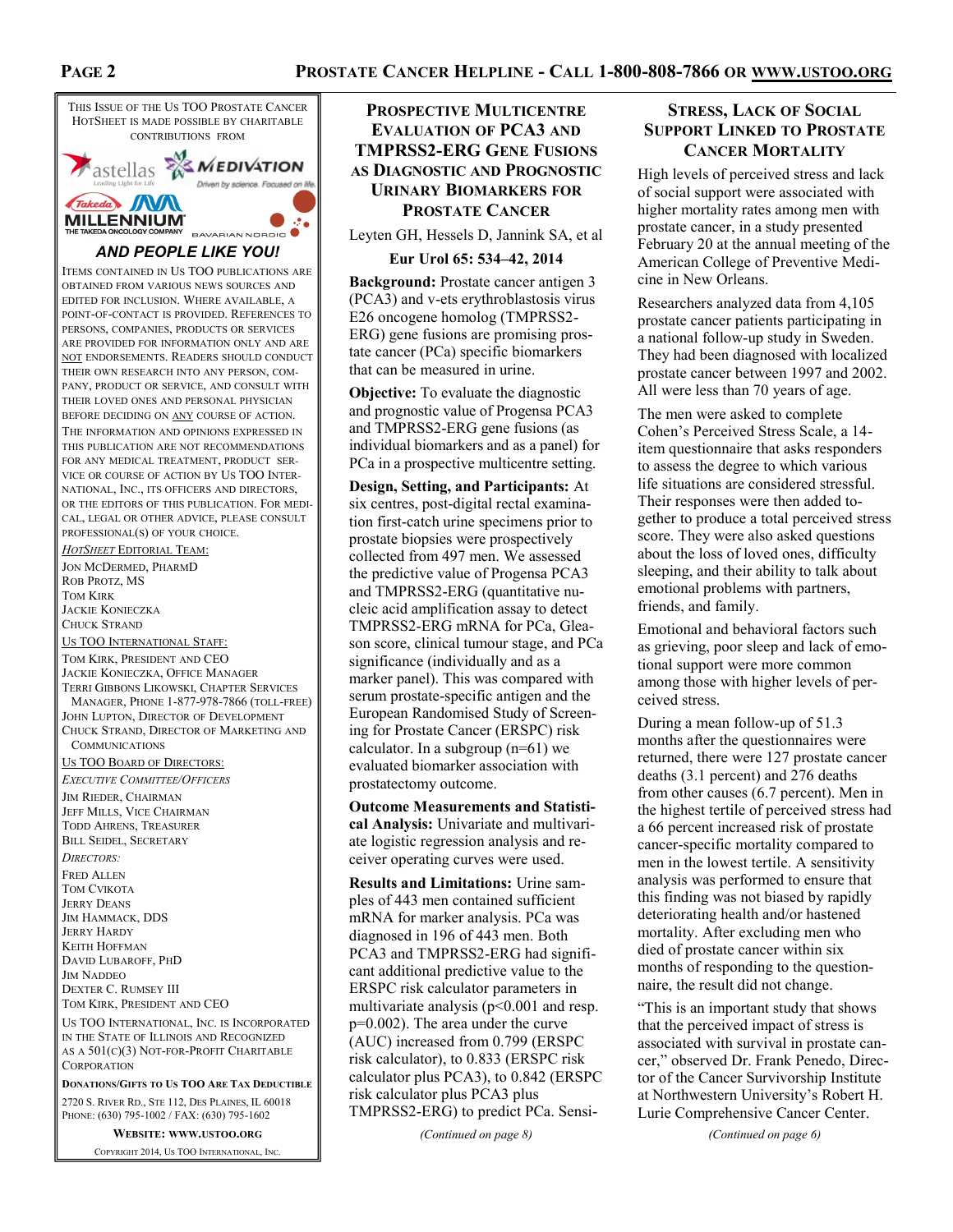#### **SRBT VERSUS IMRT** *(Continued from page 1)*

Yu and colleagues undertook a retrospective comparison of SBRT and IMRT as primary treatment for prostate cancer. For the analysis they queried the Chronic Conditions Warehouse, a database containing 100 percent of Medicare fee-for-service claims related to specific conditions, including prostate cancer.

The authors identified claims from January 2008 through June 2011 submitted for treatment of early stage-prostate cancer in men ages 66 to 94. They limited the search to patients who received IMRT or SBRT as primary treatment.

The search identified 1,335 men treated by SBRT and 53,841 treated with IMRT, all of whom had at least six months of follow-up. Investigators matched each patient treated with SBRT to two treated with IMRT. The primary outcomes of interest were toxicity and cost.

The analysis showed higher rates of GU toxicity for SBRT at all time points analyzed, suggesting increased rates of acute and late toxicity. At six months post treatment, 15.6 percent had a claim related to treatment of GU toxicity compared with 12.6 percent of the IMRT patients (odds ratio 1.29, P=0.009). By 12 months, the proportion of patients with toxicity-related claims had risen to 27.1 percent in the SBRT group and 23.2 percent in the IMRT group (OR 1.23, P=0.01). By 24 months, claims related to GU toxicity had been submitted for 43.9 percent and 36.3 percent of SBRT and IMRT patients, respectively (OR 1.38, P=0.001).

On the basis of claims submitted, SBRT was associated with significantly more diagnostic procedures for urinary incontinence and obstruction at six, 12, and 24 months and significantly more claims related to diagnosis or treatment of urethritis, urethral strictures, and obstruction at 12 and 24 months (P=0.003 for all comparisons versus IMRT). Analysis of the same toxicities limited to 13 to 24 months after treatment showed more toxicity with SBRT (OR  $1.33$ , P=0.005).

The mean cost of diagnostic procedures to investigate incontinence, obstruction, urethritis, urethral strictures, and bladder outlet obstruction was \$145 with SBRT and \$69 for IMRT (P<0.001). The

SBRT group also had a higher cost for cancer-related nonradiation care in the year following treatment (\$2,963 versus \$1,978 for IMRT, P<0.001).

"Despite conflicting reports, given the potentially high doses of radiation delivered to the urethra and bladder neck by SBRT, our finding of greater genitourinary toxicities for SBRT remains plausible," the authors concluded. "Some patients and clinicians might still consider SBRT preferable to IMRT because of shorter treatment duration, lower cost in spite of the higher complication rate, and evidence that SBRT might be superior to IMRT in terms of curative treatment."

"The finding of increased GU toxicity with SBRT is a 'concerning but testable hypothesis' that is being examined in an ongoing randomized trial comparing SBRT and IMRT in men with prostate cancer," said Anthony V. D'Amico, MD, PhD, of Brigham and Women's Hospital in Boston, in an accompanying editorial. SBRT has characteristics that make it an appealing alternative to conventional IMRT. SBRT delivers a higher dose of radiation per visit, and a treatment plan can be completed in as few as five visits. In contrast, the typical IMRT course requires seven to nine weeks to complete.

In the editorial, D'Amico pointed out several limitations of the study. The authors did not clarify the circumstances of androgen deprivation therapy when it was used with radiation therapy, an issue that could influence toxicity. The toxicity rates in the study were high for SBRT and IMRT and do not reflect clinical experience with either technique. In addition, the authors included diagnostic tests (cystourethroscopy, complex uroflowmetry) in their assessment of toxicity, which may have been performed for issues unrelated to treatment.

"Therefore, when treating men with prostate cancer, is it acceptable to recommend a more convenient treatment that takes less time and is less expensive despite the possibility of increased toxicity and unknown comparative efficacy to current standards of practice?" D'Amico asked. "I do not think so." *MedPage Today, 10 March 2014*

# **STUDY FINDS SET OF FAMILIAL PROSTATE CANCER MUTATIONS POTENTIALLY PREDICTIVE OF AGGRESSIVE DISEASE**

A sequencing effort by a group from The Institute of Cancer Research, London has identified a group of mutations that may predispose men with a family history of prostate cancer toward developing tumors and are also associated with more advanced or aggressive disease.

According to the researchers, who published the results of the study in the *British Journal of Cancer*, the investigation was prompted by previous evidence that mutations in DNA repair genes associated with inherited breast and ovarian cancer, like BRCA1 and BRCA2, may also increase the risk of prostate cancer.

In the study, the researchers collected DNA samples from 191 men with three or more cases of prostate cancer in their families recruited from a trial called the UK Genetic Prostate Cancer Study. The group sequenced 22 tumor suppressor genes in these samples, including the BROCA tumor suppressor gene set containing high- and moderate-risk breast and ovarian cancer genes like BRCA1 and BRCA2, as well as genes involved in rare inherited cancer disorders like Lynch syndrome.

According to the study authors, the analysis of the results of this sequencing was focused on identifying putative loss -of-function (LoF) mutations: those likely – based on their location and influence on protein sequence or structure – to inhibit the functional expression of the gene in which they are located. The group also tried to validate any identified LoF mutations in the subjects themselves and their family members, if available, using follow-up Sanger sequencing.

Based on the results, the group picked out a total of 13 LoF mutations in eight genes in 14 of the subjects from the 191 man cohort, including four mutations in BRCA2, two in ATM, a single mutation in BRIP1 affecting two different subjects/families, and two mutation in CHEK2, as well as one mutation each in BRCA1, MUTYh, PALB3, and PMS2.

No subject carried more than one of *(Continued on page 8)*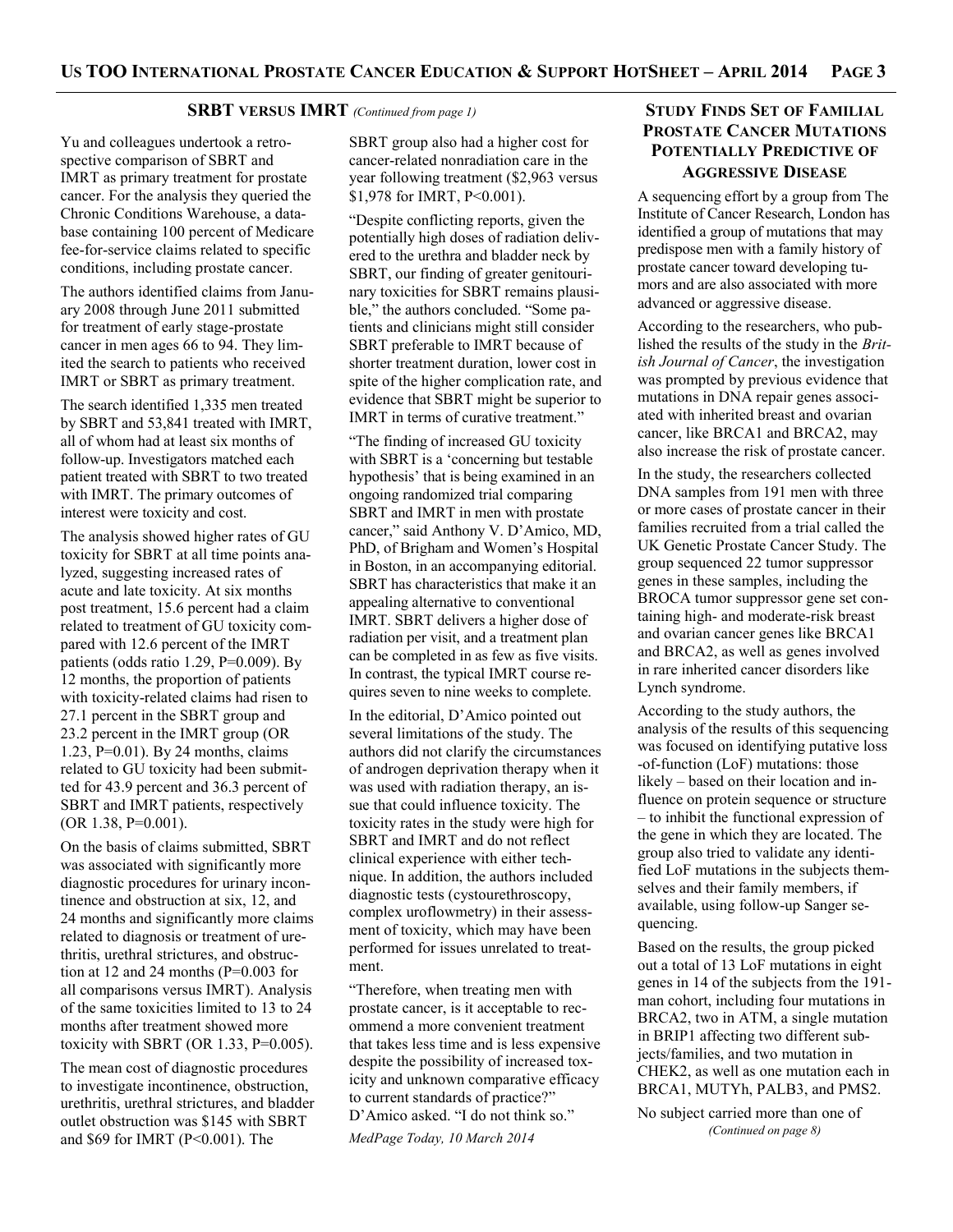# **ROBOTIC ASSISTED PROSTATE SURGERY OFFERS BETTER CANCER CONTROL**

An observational study from UCLA's Jonsson Comprehensive Cancer Center has found that prostate cancer patients who undergo robotic-assisted prostate surgery have fewer instances of cancer cells at the edge of their surgical specimen and less need for additional cancer treatments like hormone or radiation therapy than patients who have traditional "open" surgery.<sup>1</sup>

The study, published online Feb. 19 in the journal *European Urology*, was led by Dr. Jim Hu, UCLA's Henry E. Singleton Professor of Urology and director of robotic and minimally invasive surgery in the urology department at the David Geffen School of Medicine at UCLA.

Although it is becoming more popular, robotic-assisted radical prostatectomy - the complete removal of the prostate using a robotic apparatus -- remains controversial because there has been little evidence that it provides better cancer control than open radical prostatectomy, the traditional surgical approach, which is less costly.

In an effort to determine whether or not robotic surgery offered an advantage, Hu and his colleagues compared 5,556 patients who received robotic surgery with 7,878 who underwent open surgery between 2004 and 2009. Data was provided by the Surveillance, Epidemiology, and End Results-Medicare, a program of cancer registries that collects clinical and demographic information on people with cancer.

The researchers looked at the surgical margin status of the two groups, which is the amount of cancer cells at the edge of the removed prostate specimen. A positive margin -- the presence of cancer cells at the edge -- may result from cutting through the cancer and leaving some behind rather than cutting around the cancer completely. In prostate cancer, this has been shown to lead to a greater risk of recurrence and death from the disease.

The team also assessed the use of additional cancer therapies – a hormone *(Continued on page 5)*

# **DOC MOYAD'S WHAT WORKS & WHAT IS WORTHLESS COLUMN, ALSO KNOWN AS "NO BOGUS SCIENCE" COLUMN**

#### **"Did you hear what the WHO just said about sugar intake? Who?!"**

Mark A. Moyad, MD, MPH, Univ. of Michigan Medical Center, Dept. of Urology

**Editors' note**: Us TOO has invited certain physicians and others to provide information and commentary for the *HotSheet* to enrich its content to empower the reader. This column contains the opinions and thoughts of its author and is not necessarily those of Us TOO International.

#### **Bottom Line:**

The World Health Organization (WHO) made a stunning and wonderful new announcement for individuals to only get 5 percent of their total caloric intake from sugar! $<sup>1</sup>$  This applies to all sugars</sup> added to food, and the ones naturally found in honey, syrups, fruit juices and fruit concentrates! YES! And, this is only 10 years overdue! Now go compare the amount of sugar in your apple or pomegranate juice to that of Coca-Cola! Yikes!!! The only extra sugar I want in my future is from my spouse! (Hey-can I mention that sexual innuendo in this Us TOO family-friendly newsletter? Yes! I have earned the right because I am one of those long-term Us TOO volunteers!)

———————————————— What does an eight-ounce apple, grape, or pomegranate juice have in common? Yes, they all are juices, but they also have MORE grams of sugar compared to an eight-ounce can of Coca-Cola (over 26 grams on average)! Whenever I give a lecture and I see someone drinking a fruit juice I like to sarcastically say "You could have had a Coca-Cola!" And, the person usually laughs and thinks I was kidding or I do not have my facts straight. Many times I will get a response like, "You mean I could have had a V-8?" And, I say "No, you could have had a Coca-Cola and it would have tasted a heck of a lot better!"

You see, sugar is hidden everywhere today and you can run and hide but you cannot escape sugar! Getting whole unprocessed apples, grapes or eating a pomegranate will always give you less calories and really less concentrated sugar compared to juice, because it is combined with lots of fiber and other nutrients, as opposed to more pure liquid sugar. In other words, every time you take a fruit and veggie and process it you will get more calories, more sugar, no or low fiber, pay more money and be more likely to gain weight, waist

and get a fatty liver! Yeah!! And, there are the potential hidden sources of sugar, such as vitamin water/copycats of vitamin water, bread, coleslaw, tomato sauce, many other sauces out there and cereals! Heck, I love sugar like the next person but carbohydrates and sugar are out of control! And, they have been out of control for so many years I lost count! So, when the WHO (who?) comes out and finally says we need to cut our sugar intake by half or more, it is groundbreaking. So, your job is to compare all sorts of labels, and you will be shocked how many similar products contain huge amounts of sugar and others, very little. For example, when I exercise and then drink whey protein isolate powder in water from one of my favorite brands (Jay-Robb or Whole Foods) at the gym someone will always tell me I could have had chocolate milk for protein. One of the top chocolate milk brands (eight ounces) has eight grams of protein, 22 grams of sugar and 150 calories, and my protein powder has 25 grams of protein, 0 grams of sugar, and 110 calories. Come on man! Oh, and you could have had a Coca-Cola!

#### Reference:

1. http://www.reuters.com/ article/2014/03/05/us-sugar-whoidUSBREA241CK20140305

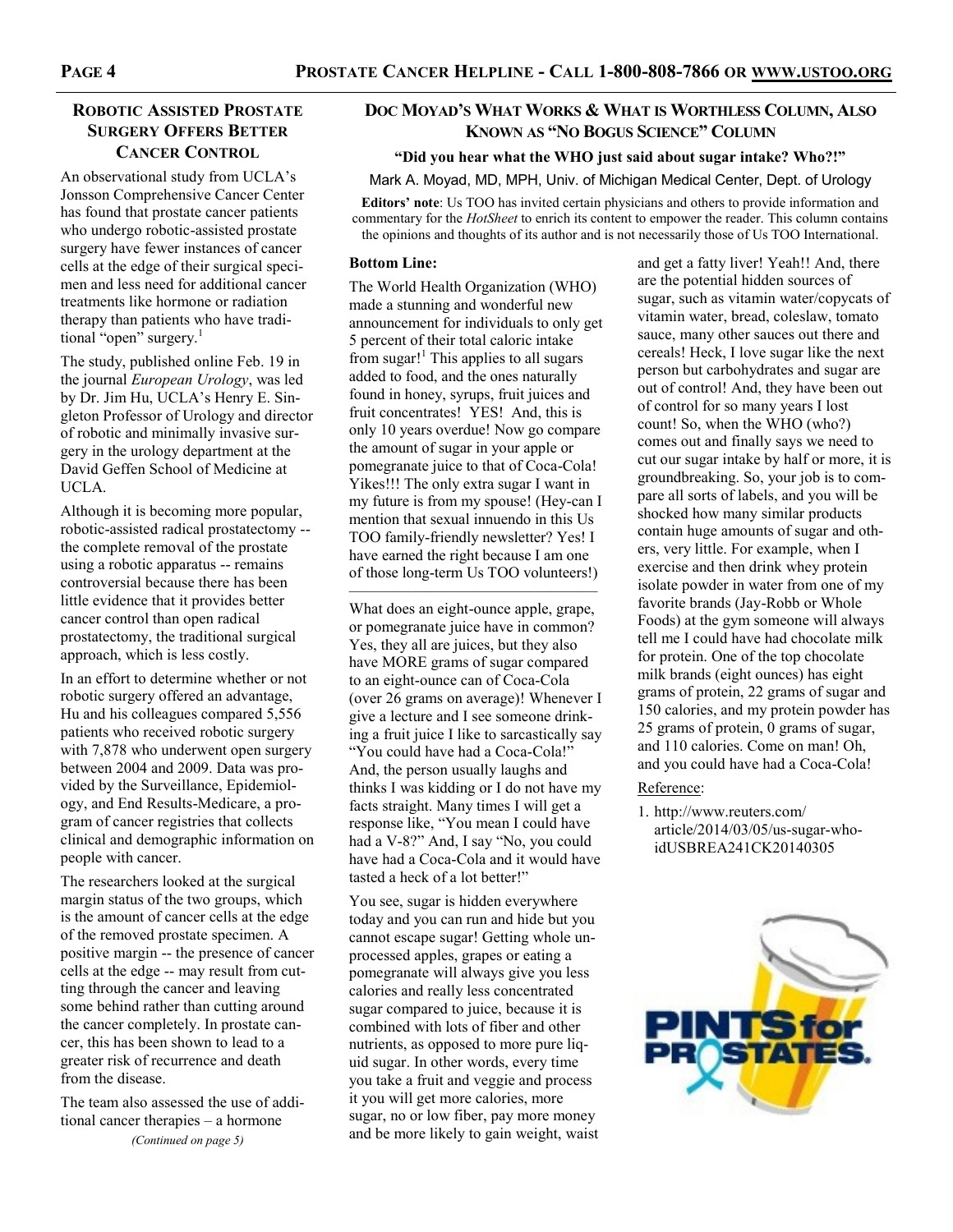#### **SELENIUM AND VITAMIN E** *(Continued from page 1)*

Seattle, WA. Dr. Kristal and colleagues measured the selenium concentration in the toenails of participants at baseline. The plan, they explained, was to test whether supplementation would benefit only the subset of men with low baseline selenium levels.

They found that baseline selenium status alone, in the absence of supplementation, was not associated with prostate cancer risk. However, they also found that the effects of the supplements differed substantially between men with low levels at baseline and those with high levels. Men with high baseline selenium levels who took selenium increased their risk for high-grade cancer by 91 percent ( $p = .007$ ).

Investigators also report that vitamin E increased prostate cancer risk, but only in men with low selenium levels at baseline. Specifically, in the men with low levels of selenium randomized to receive vitamin E alone, the total risk for prostate cancer increased by 63 percent (p = .02) and the risk for high-grade cancer increased by 111 percent ( $P = .01$ ). This might explain why, in the 2008 SELECT results, only the men randomized to receive vitamin E alone, not those who received both vitamin E and selenium, had an increased risk for prostate cancer.

**What's known on the subject?:** In recent years there has been a shift upwards of how Gleason grading of prostate cancer is applied. At an International Society of Urological Pathology (ISUP) consensus meeting in 2005 recommendations were issued that might

have contributed to this trend.

grading practices.

**Objectives:** To study long-term trends in Gleason grading in a nation-wide population. To assess the impact of the ISUP revision of the Gleason system on

**Subjects and Methods:** All newly diagnosed prostate cancers in Sweden are reported to the National Prostate Cancer Register (NPCR). In 97,168 men with a primary diagnosis of prostate cancer on needle biopsy from 1998-2011, Gleason

Dr. Kristal said, "Many people think that dietary supplements are helpful or at the least innocuous. This is not true. Men using these supplements should stop, period. Neither selenium nor vitamin E supplements confer any known [health] benefits – only risks."

Some evidence from basic science supports the idea of a meaningful dynamic between the two supplements. "An interaction between vitamin E and selenium has long been hypothesized because of their activities in preventing lipid peroxidation," Dr. Kristal and colleagues write. Nevertheless, these new results are consistent with the medical literature on supplements and cancer. The message is that nothing good is gained in healthy people.

The literature "suggests that effects of supplementation are dependent upon the nutrient status of the target population, such that supplementation of populations with adequate nutrient status, leading to supraphysiological exposure, has either no effect or increases cancer risk," they write.

The study was funded by the National Cancer Institute.

*Medscape Medical News, 26 February 2014*

#### **ROBOTIC SURGERY**

*(Continued from page 4)*

therapy known as androgen deprivation, as well as radiation -- after robotic surgery and open surgery.

They found that robotic prostate surgery was associated with 5 percent fewer positive margins (13.6 percent vs. 18.3 percent); this difference was greater for patients with intermediate and high-risk prostate cancer. Patients who had robotic surgery also had a one-third reduction in the likelihood of needing additional cancer therapies within 24 months after surgery.

The researchers said despite the greater up-front cost of robotic surgery, the findings show that the procedure may translate into less downstream costs and fewer side effects from radiation and hormone therapy.

#### **Reference**

1. Hu JC, Gandaglia G, Pierre I. Paul L. Nguyen, et al. Comparative effectiveness of robot-assisted versus open radical prostatectomy cancer control. Eur Urol 19 February, Epub.

*Science Daily, 28 February 2014*

# **GLEASON INFLATION 1998-2011 A REGISTRY STUDY OF 97,168 MEN**

Danneman D, Drevin L, Robinson D, et al **BJU Int 19 February 2014; Epub** score (GS), clinical T stage (cT) and S-

PSA (S-PSA) at diagnosis were analyzed.

**Results:** A GS, cT and S-PSA was reported to NPCR in 97, 99 and 99 percent of cases, respectively Before and after 2005, GS 7-10 was diagnosed in 52 and 57 percent, respectively ( $p \le 0.001$ ). After standardization for cT and S-PSA with 1998 as baseline, these tumours increased from 59 to 72 percent. Among low-risk tumours (stage T1c and S-PSA 4-10 ng/ml) GS 7-10 increased from 16 percent 1998 to 40 percent in 2011 ( $p_{trend}$ <0.001), mean 19 and 33percent before and after 2005, respectively ( $p \le 0.001$ ). Among high-risk tumours (stage T3 and S-PSA 20-50 ng/mL) GS 7-10 increased from 65 to 94 percent from 1998-2011  $(p_{trend} < 0.001)$ , mean 78 and 90 percent

before and after 2005 ( $p \le 0.001$ ). A GS 2-5 was reported in 27 and 1% in 1998 and 2011. GS 5 decreased sharply after 2005 and GS 2-4 was almost abandoned.

**Conclusions:** There has been a gradual shift towards higher Gleason grading that started early, but became more evident after the ISUP 2005 revision. Among low-stage tumours, reporting of GS 7-10 was more than doubled during the study period. When corrected for stage migration, upgrading is considerable in the last decade. This has clinical consequences for therapy decisions such as eligibility for active surveillance. Grading systems need to be as stable as possible to enable comparisons over time and to facilitate the interpretation of the prognostic impact of grade.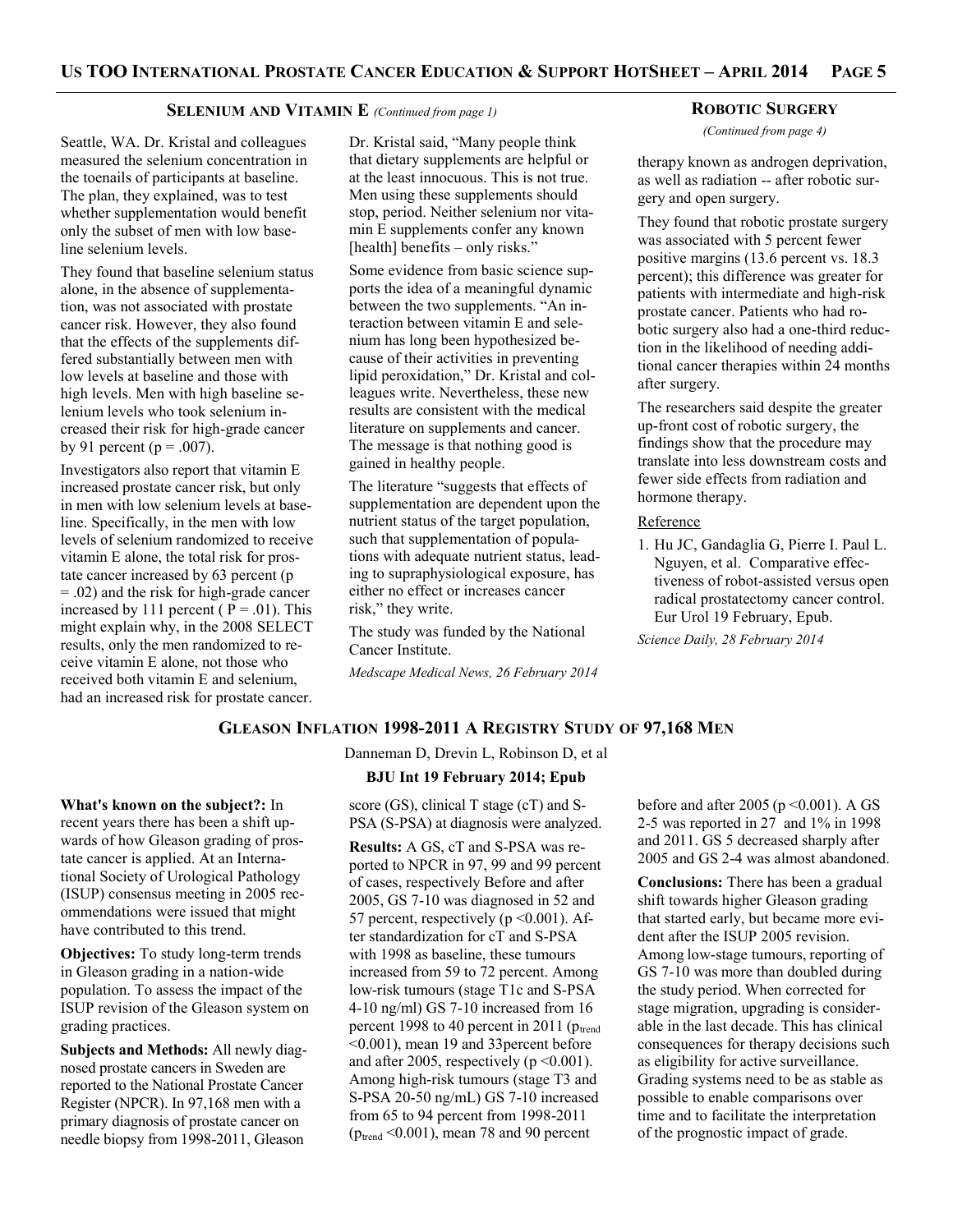#### **SURGERY FOR YOUNGER MEN**

#### *(Continued from page 1)*

2011, which suggested that men under 65 have much better outcomes with radical prostatectomy than watchful waiting. That study found that mortality was 40 percent lower among younger patients who had their prostate surgically removed.

Compared with watchful waiting the new study used data from the Scandinavian Prostate Cancer Group Study Number 4 (SPCG-4). This trial randomized 695 men who had early prostate cancer to either treatment with surgery or watchful waiting with no initial treatment. The progress of the men was monitored for up to 24 years.

Over the course of the study, 200 of 347 men in the surgery group and 247 of the 348 men in the watchful waiting group died. In the surgery group, 63 of these deaths were due to prostate cancer, and in the watchful waiting group, 99 of the deaths were due to prostate cancer.

"The latest results from the SPCG-4 trial indicate that surgery can not only improve survival, especially in men diagnosed at a younger age or with intermediate-risk disease, but also that surgery can reduce the burden of disease in terms of development of metastases and the need for palliative treatment," says co-author Jennifer Rider.

Researchers warn against overtreatment, but also urge caution when interpreting their results. "Our study shows that surgery reduces the risk of dying from prostate cancer by 44 percent. So, surgery does pay off. But as we look closer at different groups, what emerges is that this does not apply to all patients," says Prof. Jan-Erik Johansson, research leader of the study.

Prof. Johansson believes over-treatment is an important issue. He stated, "In the future, we hope to secure further knowledge of what markers doctors can use to more accurately predict the prognosis for patients, helping them to make more informed choices about their treatment. Good markers would help doctors to save more lives without causing unnecessary pain."

*Medical News Today, 6 March 2014*

# **MODIFIED GLEASON GRADE OF PROSTATIC ADENOCARCINOMAS DETECTED IN THE PROSTATE, LUNG, COLORECTAL, AND OVAR-IAN CANCER SCREENING TRIAL**

Humphrey PA Hickey T, Riley T, et al

#### **J Urol 1 March 2014; Epub**

**Purpose:** We determined modified Gleason grade of prostatic adenocarcinomas detected in the prostate, lung, colorectal, and ovarian (PLCO) cancer screening trial, to assess grade distribution and to compare modified Gleason grades of cancers detected in the intervention arm (organized annual screening) vs. those in the control arm (opportunistic screening).

**Materials and Methods:** Modified Gleason grading was performed for 859 radical prostatectomy cases by a single urologic pathologist. The proportion of cases with high grade disease in screened vs. control arm was compared by logistic regression analysis.

**Results:** A modified Gleason score of 5, 6, 7(3+4), 7(4+3), 8, 9, and 10 was assigned in 3.6 percent, 43.3 percent, 39 percent, 7.4 percent, 3.5 percent, 3.2 percent, and 0.1 percent of cases in the intervention arm, respectively. A modified Gleason score of 5, 6, 7(3+4), 7 (4+3), 8, 9, and 10 was assigned in 3.0 percent, 35.7 percent, 46.4 percent, 7.1 percent, 5.4 percent, 1.9 percent, and 0.5 percent of cases in the control arm, respectively, after correction for highgrade disease over-sampling. Highgrade modified Gleason score of 7 or greater was detected in 53 percent of cases from the intervention arm compared to 61.3 percent of cases from the control arm after correction  $(p=0.019)$ . The median modified Gleason score was  $7(3+4)$  for both arms.

**Conclusions:** A significant percentage of cancers in both arms had a component of high grade disease. The modified Gleason grade of the prostate cancers detected by organized annual screening was slightly lower than the modified Gleason grade of prostate cancers detected by opportunistic screening, an expected consequence of more intensive screening.

#### **STRESS AND PROSTATE CANCER**

*(Continued from page 2)*

"The next question is what mechanisms link this perceived stress to disease progression and mortality?"

Michael Jan, the lead researcher and an MD/PhD candidate at Temple University School of Medicine, agreed that this is an important next question.

"Our main finding that high stress is associated with increased prostate cancer-specific mortality agrees with a biological mechanism demonstrated in animal models," Jan said. "A group at Wake Forest found that stress actually increases proliferation of prostate cancer cells compared to other cell types in mice. Our study obviously didn't go into the molecular biology of our participants, but there is biological evidence to support our claim of a relationship between stress and prostate cancer."

Dr. Penedo suggested, "We could be seeing evidence of the physiologic impact of stress, such as inflammation and tumor progression, or there could be behavioral factors connected to stress, such as compliance with treatment guidelines and follow up, or we may need to look deeper into comorbid conditions, access to care and socioeconomic status to determine everything that is playing a role here."

Jan added that regardless of the underlying mechanism, he hopes these findings encourage health care practitioners to work harder to identify prostate cancer patients who might benefit from individualized attention to and programs that address stress reduction, sleeping habits, and social support.

*Reuters Health, 25 February 2014*

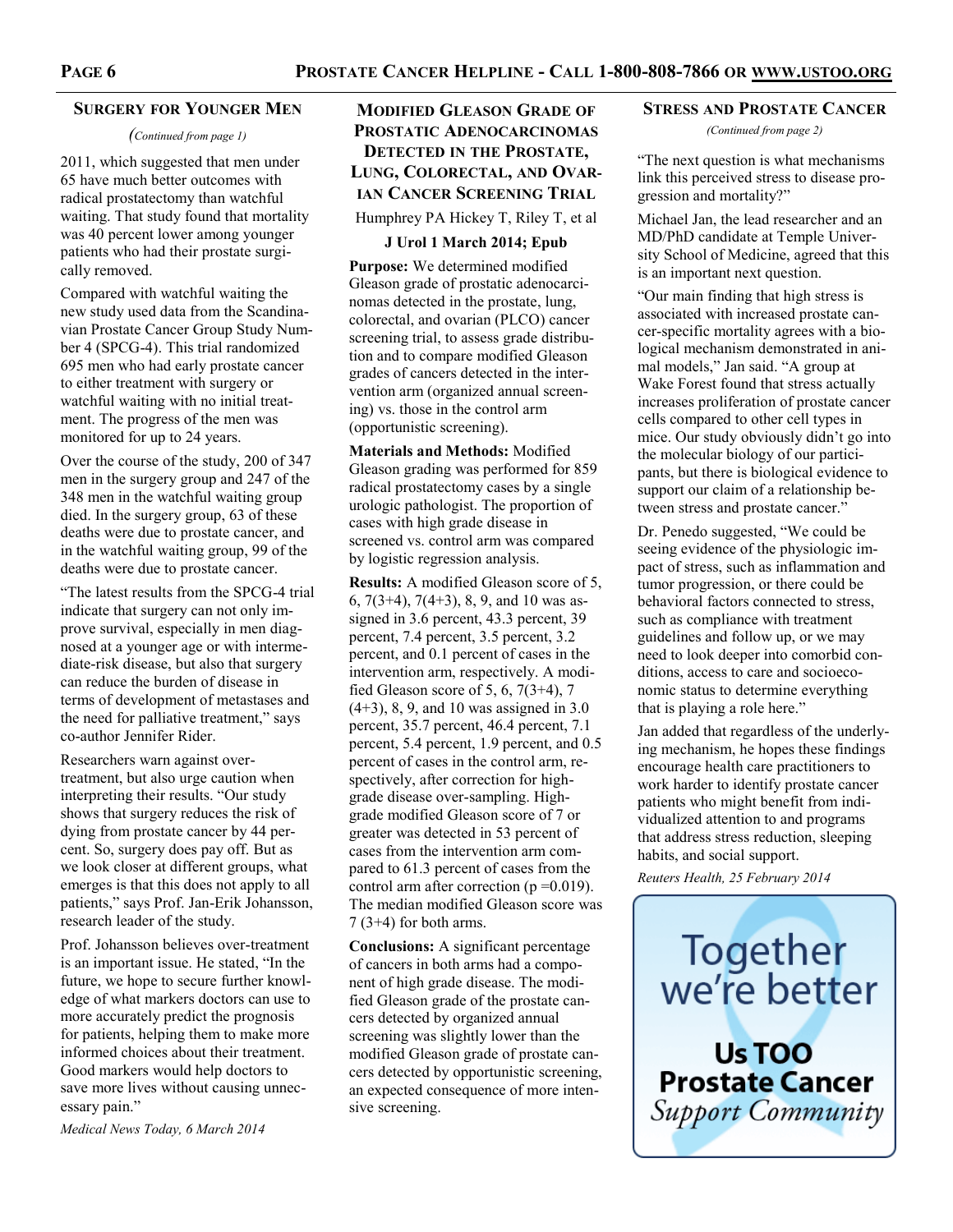#### **DOCTOR CHODAK'S BOTTOM LINE** *(Ref Key: article #, page #, column #)*

Gerald Chodak, MD Author, *Winning the Battle Against Prostate Cancer* , Second Edition http://www.prostatevideos.com *Editors note*: Us TOO has invited certain physicians and others to provide information and commentary for the *HotSheet* to enrich its content to empower the reader. This column contains the opinions and thoughts of its author and is not necessarily those of Us TOO International.

**a1p1c1** Does surgery for prostate cancer save lives? New information is available with the latest update from a Scandinavian study showing that indeed it does for some men, mainly those with low and intermediate risk disease and in particular for those men under 65. For those over 65, mortality was not reduced but it did lower the risk of developing metastatic disease. As follow-up lengthened the difference in survival also increased. Unfortunately, those with high-risk disease did not appear to benefit. The implications of this study are substantial but additional questions are raised. One is how to apply these results to men diagnosed by PSA screening since only a small number of those men were included in the study. Since it took many years for the benefit to occur, men will need a good estimate of their life expectancy when choosing therapy. Also, what does it mean for those on active surveillance; should they now proceed to have surgery or can they continue to monitor the disease? The authors found that about eight men needed to be treated to prevent one from dying in about 14 years. That still means seven have not yet benefitted. The results are also important for men with high-risk disease. Doing surgery—even with secondary treatments—did not improve their survival or lower their risk of metastases. That suggests an entirely different approach needs to be studied for those men.

**The Bottom Line:** Longer follow-up has continued to show a decline in the number of men with low or intermediate risk disease diagnosed by conventional methods rather than PSA that must be treated to prevent one from dying.

**a2p1c2** The safety and benefit of over the counter (OTC) supplements are again in the news. I would expect that asking men about the relative merits of these agents would result in finding that the overwhelming majority believes they may help; and even if they don't, there is no downside. Unfortunately, as more research is done, those beliefs are being challenged. Years ago, a few randomized studies suggested that Vitamin E and

selenium could prevent prostate cancer. To validate those findings, a new randomized controlled trial was designed but was stopped early because it showed no benefit and even suggested some harm. Now another update has confirmed that in some groups of men, the risk of being diagnosed with prostate cancer increased. Many critics have challenged the results based on the choice of Vitamin E and selenium used in the study. For anyone interested, an excellent paper by Lippman et al (JNCI, 2005) explained the reasoning used by the panel of experts. This study is important for two reasons. First it demonstrates that data from laboratory, animal, and human retrospective and epidemiological studies are not a substitute for a randomized controlled trial. Unfortunately for the public, too many OTC products are promoted that way. Second, individuals should not assume that the products are always safe simply because they can be bought without a prescription. As this and other randomized studies have shown, they can also cause harm.

**The Bottom Line:** Vitamin E (synthetic, all racemic alpha-tocopherol) and selenium (from selenomethionine) increase the risk of prostate cancer in some men. Whether other forms of Vitamin E would have a different effect can only be determined by a randomized, controlled study.

**a4p2c2** PCA3 studies continue to expand our understanding of the potential role for this marker. The study from Italy looked at the results over time and found some consistency over time. However, there still is considerable overlap and more work is needed to help clinicians understand how well this biomarker will improve our ability to avoid unnecessary biopsies.

**The Bottom Line:** Although this study showed additive predictive value of a panel combining PCA3 and TMPRSS2- ERG, the overall performance of the combination requires further study.

**a5p2c3** So much is written about the impact of cancer therapies on patient outcome. But are we missing something? The paper from Sweden used a validated survey to look at the impact of stress and found a possible relationship to death from prostate cancer. This may open the door to further studies aimed at including stress management more aggressively in the overall management strategy of patients with this disease. This finding, if confirmed with additional studies, also has a potentially valuable insight into those men who select active surveillance. If the animal data is correct and stress contributes in some way to cancer growth then an important part of active surveillance will need to include stress management to help keep men from more rapid progression of their disease. We will look forward to further work in this area.

**The Bottom Line:** Stress management may need to become a part of prostate cancer management to help optimize survival.

**a7p4c1** The debate about the relative merits of open vs. robot assisted radical prostatectomy (RP) is likely to continue for quite some time unless a welldesigned study is actually done. The paper by Hu et al has concluded that robot assisted RP has a number of advantages making it a superior approach worth the added expense. They based this on a retrospective review of the SEER database. Unfortunately, neither their conclusion nor summary addresses all of the reasons why this analysis is flawed. To begin with, we know nothing about the expertise of those performing each method. How many do they do and what is their track record are just a few questions not addressed. Since there was no central review, the reader is led to believe that pathologist variability is non-existent and couldn't partly explain the results. This is very important for the initial Gleason score, which has been shown to vary considerably among pathologists or the final analysis of the RP specimen. Finally, no standardized approach was used to determine who should receive additional therapy after surgery, making that a very unacceptable measure to use when comparing these two approaches.

*(Continued on page 8)*